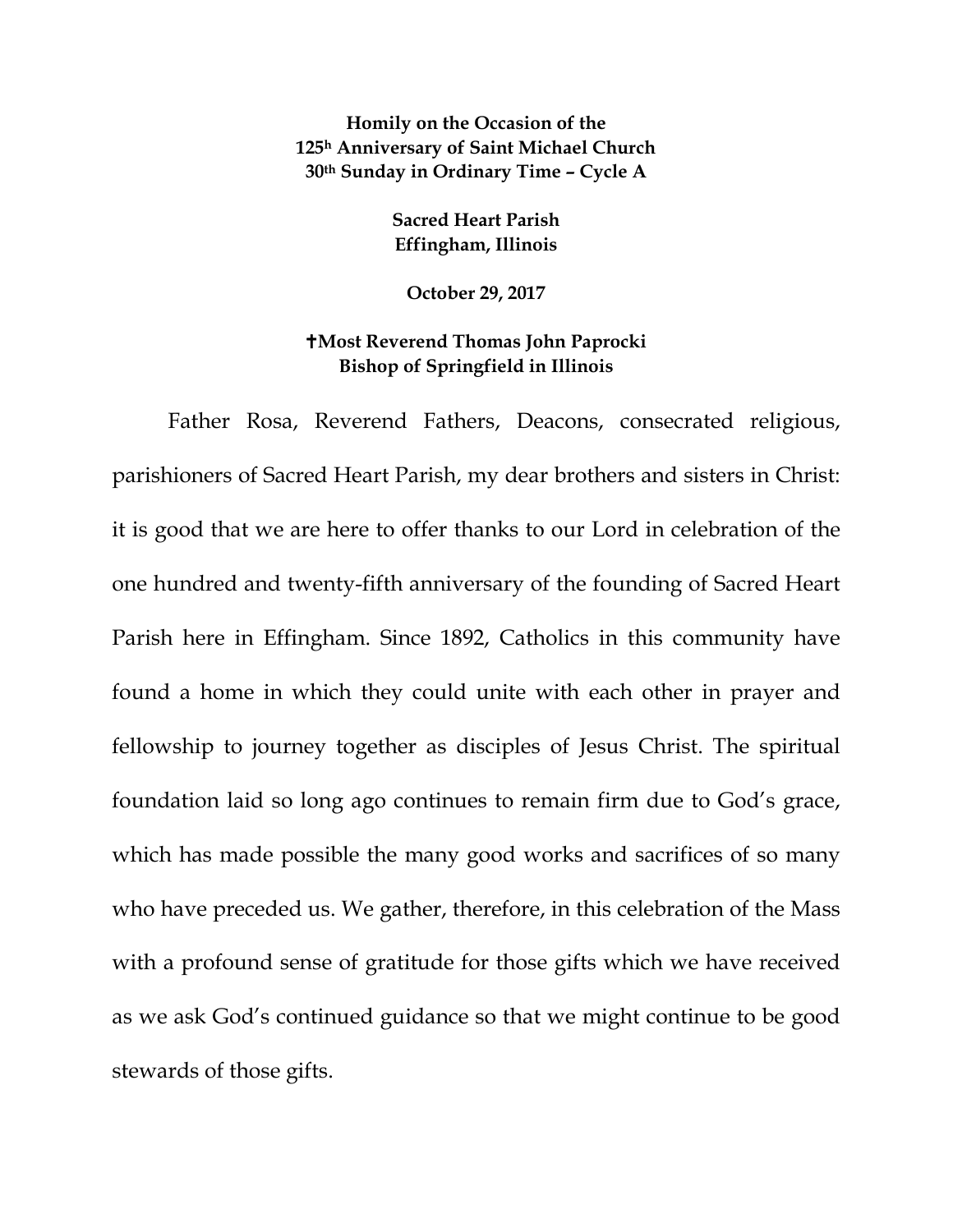On an anniversary such as this, it is natural to wonder what life was like 125 years ago. Looking at our circumstances here today in the year 2017, the differences in our country and world, as well as our way of life, seem vast. In 1892, Grover Cleveland became the first American president elected to a second non-consecutive term in office; Ellis Island began accommodating immigrants to the United States; Rudolf Diesel applied for a patent on his compression ignition engine; Abercrombie and Fitch was established as an elite outfitter of sporting and excursion goods; Thomas Edison received a patent on the two way telegraph; Sir Frederick Arthur Stanley, Lord Stanley of Preston, announced his intention to present a bowl-shaped silver trophy to the "the champion hockey team in Canada," which was named in his honor and is known today as the Stanley Cup; and here in Effingham, Illinois, Bishop James Ryan dedicated Sacred Heart Parish to serve as a spiritual home to the Catholic community.

As we look back on the founding of this parish and the lives of the people who have called it home over the past one hundred and twenty-five years, we have a unique opportunity to reflect on what it means to be followers of Christ through the viewpoint of those who have laid the spiritual foundation for this community.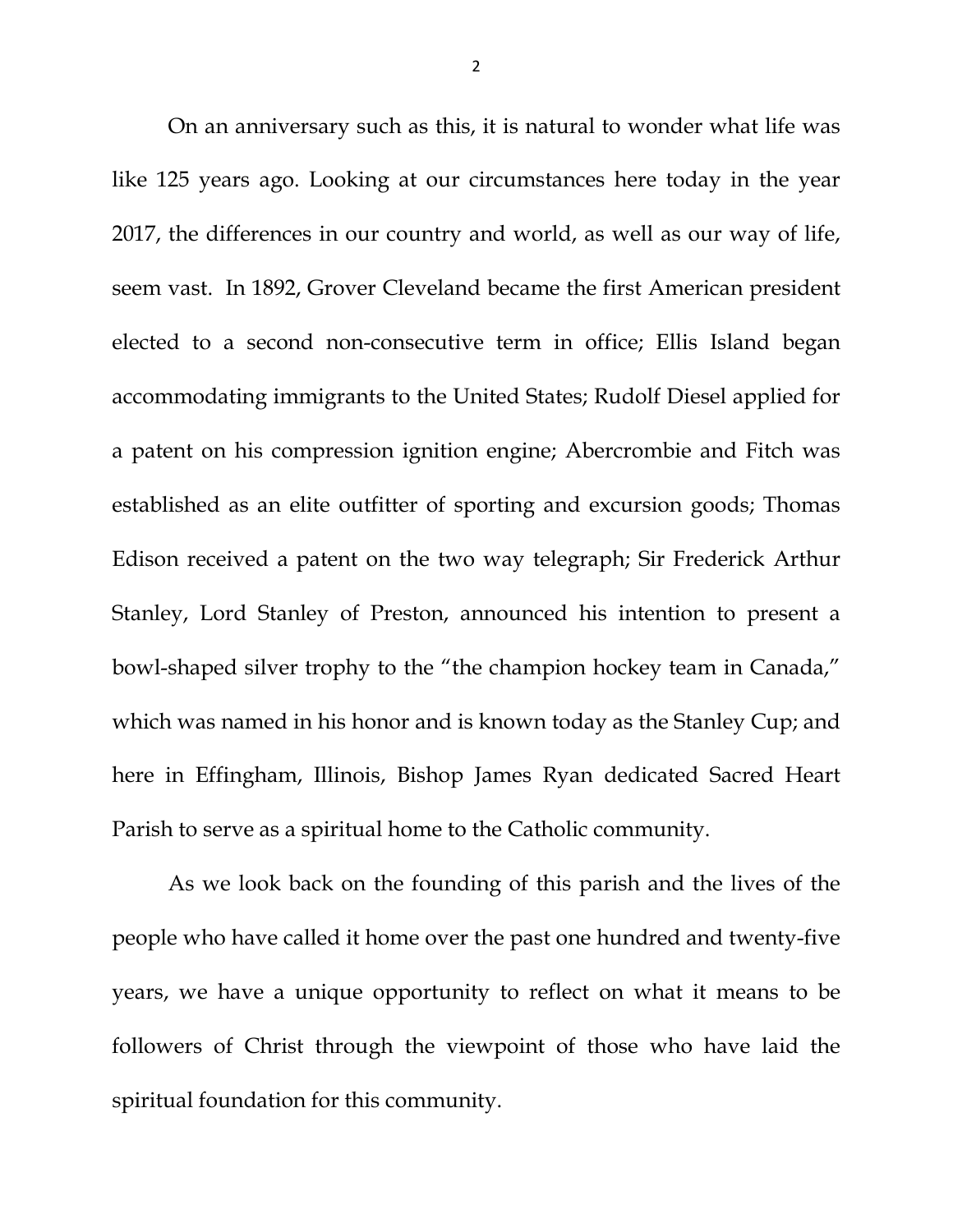We hear our Lord calling us to do just that in our readings today. He is calling us to see life from other vantage points and to learn from them. If we are to be true disciples of our Lord, we must treat others as we would want to be treated because we are all brothers and sisters in Christ and children of our heavenly Father.

The author of the book of Exodus reminds the Jewish people in the first reading from our Mass today that they too were an alien people living in the land of Egypt. Precisely because of their covenant with the Lord, they must not forget what it is like to be the outsiders. As a matter of fact, by virtue of their relationship with God, they are bound to love the most vulnerable people – foreigners, widows, orphans, and the poor – with the same the love that God shows to them.

This message is equally important for us to hear today, for if we are to be true disciples of our Lord, we must not lose sight of the fact that we are just pilgrims on a journey to our heavenly home. This world in which we presently live is neither our final destination nor our permanent home, so we must be ever cognizant as Christians of our obligation to go above and beyond the norms of how society calls us to treat others, for the Gospel ought to be our sole guiding norm.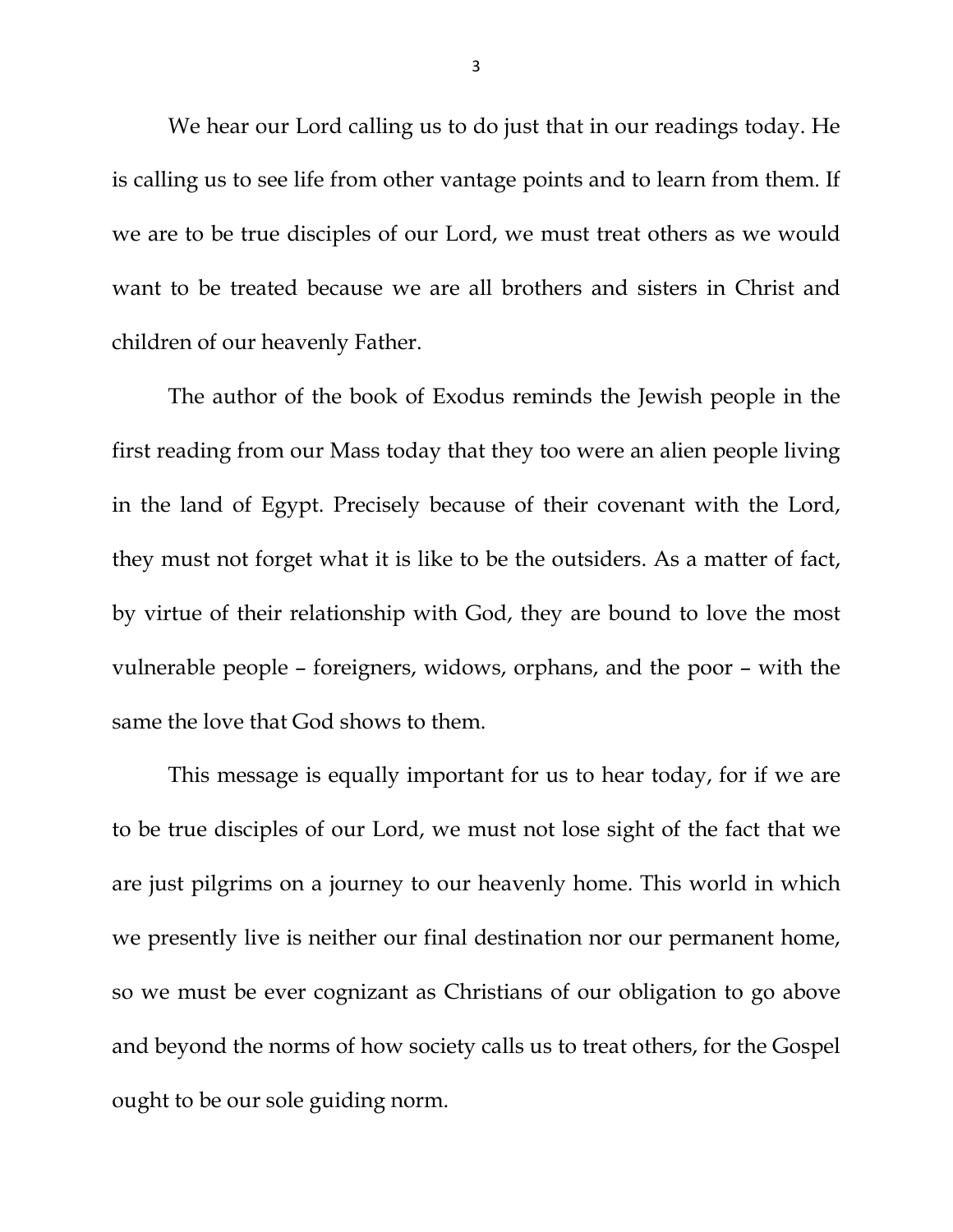<span id="page-3-1"></span><span id="page-3-0"></span>Therefore, turning our attention to our Gospel reading for today, it should be evident that there is a very strong parallel to be drawn between the message of the author of the book of Exodus and the message of our Lord. As a matter of fact, Jesus draws on the wisdom of the Old Testament writers in responding to the Pharisees' question of what is the greatest commandment. First, Jesus quotes a passage from the book of Deuteronomy, which states: *you shall love the LORD, your God, with your whole heart, and with your whole being, and with your whole strength[.1](#page-3-0)* But our Lord does not stop there; rather, He goes on to say that there is a second commandment that is also important which He draws from the book of Leviticus: *You shall love your neighbor as yourself.[2](#page-3-1)* In drawing these two passages from the Old Testament, our Lord presents us with the reality that love of our neighbor is intricately intertwined with our love of God.

This combination of these two passages from Deuteronomy and Leviticus is not found before the time of Jesus. He gives us a new commandment by linking these two commands together. The uniqueness is in the combination and the declaration that the whole law and the prophets depend on these two commandments. All other laws are derived from the love of God.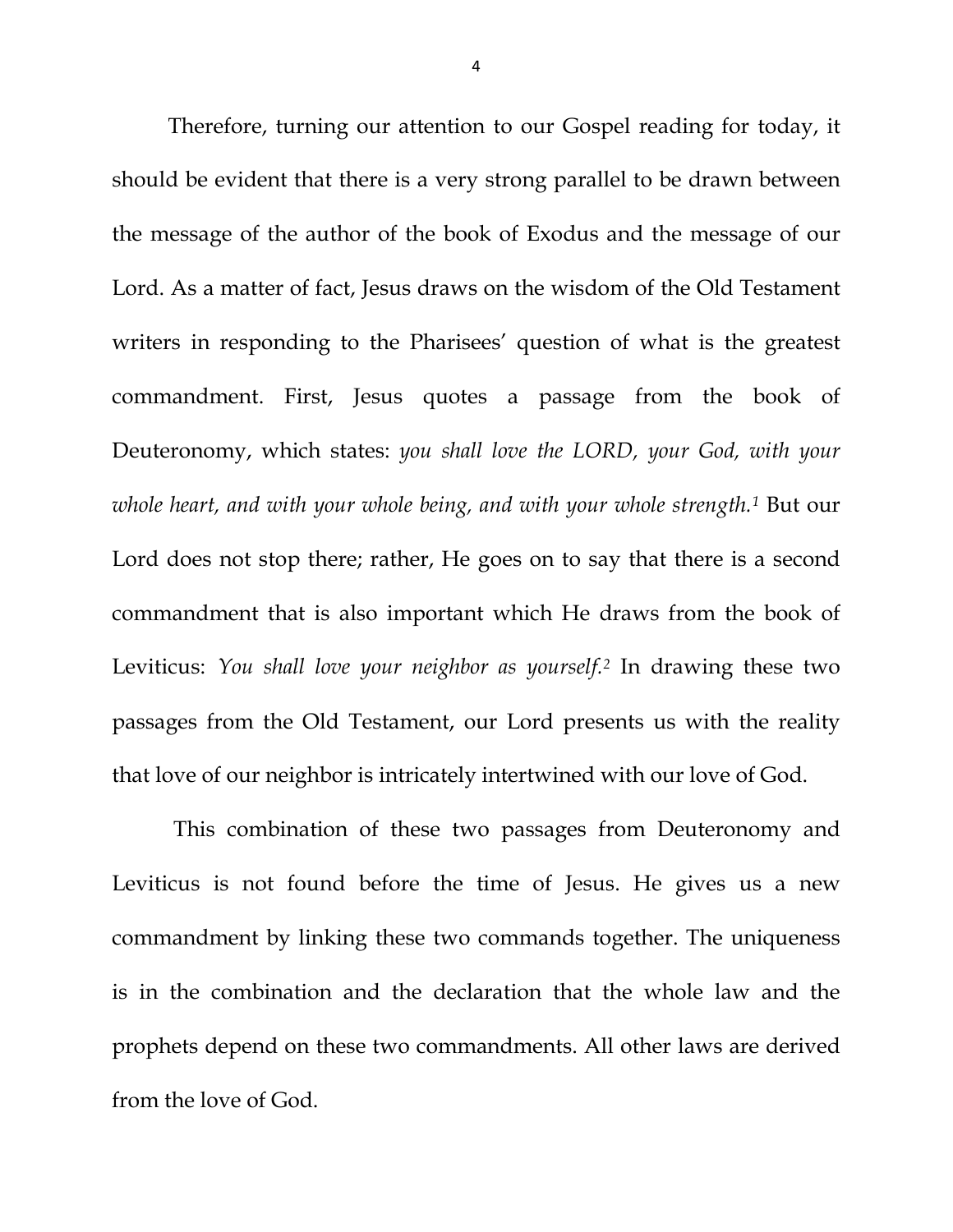In the second reading that we heard today, Saint Paul commended the Thessalonians for turning from their idols to serve the living and true God. As we look at our own lives we should not fool ourselves into thinking we have no idols to which we devote our time and attention simply because we do not literally fall down and worship a golden calf. False idols come in many shapes and sizes. An example of one such false idol was mentioned by one of the Confirmation candidates just this past Friday at Christ the King Parish in Springfield. Prior to each Confirmation Mass, I send a questionnaire to all the candidates asking what receiving the Sacrament of Confirmation means to them and how they plan to live out their Confirmation commitment. In answer to the second question – how do you plan to live out your Confirmation commitment? – one candidate wrote, "I will give more of my attention to God than my phone." We all laugh, but this statement is profoundly true. As a realistic test of your love for God, ask: do you give more attention to God or to your smart phone?

My dear brothers and sisters in Christ, our Lord is telling us that if we are to be His disciples, our love of God must come first and foremost. He must be the true Lord of our lives. Moreover, we must not only love God, but we must also love our neighbors whom God made in His own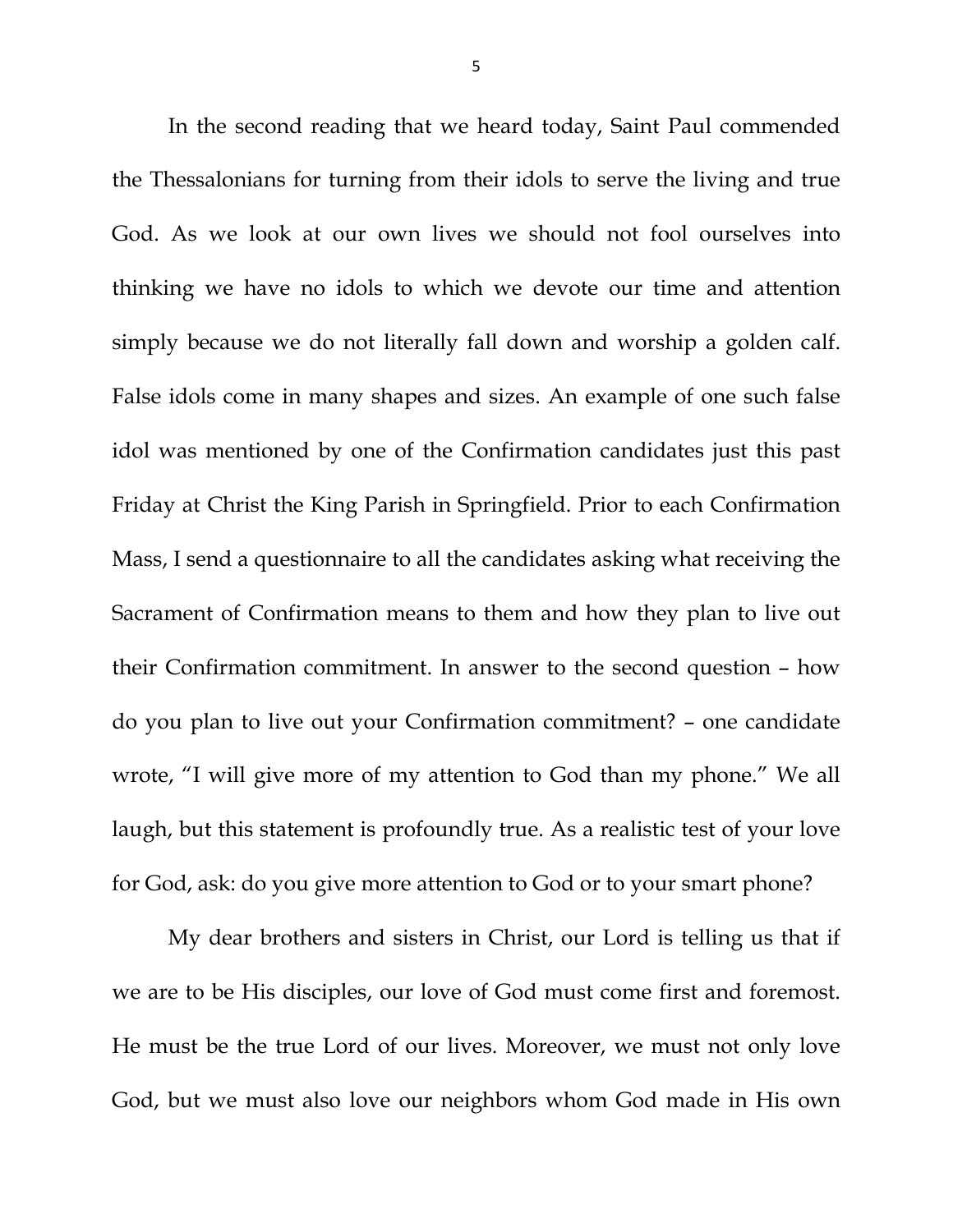image. This is our great commandment. So, may we dedicate ourselves to living by this commandment ever more faithfully in our daily lives, not with a nebulous sentimentality, but with that total commitment in which we express our true devotion to God and service to those around us.

As we now continue our celebration of this Mass, we ask our Lord to nourish us with the sacrament that makes it possible for us to love both God and our neighbor, so that when our earthly pilgrimage is over, we might inherit our eternal dwelling place in Heaven. In this Eucharist, we bring to the Lord our gratitude for all of the gifts that we have been given, especially the gift of this parish. We are grateful also for the vocations of the priests and religious sisters that have come from this parish and those who have served in this parish, and we pray for more young people to have the courage and strength to say yes to God's call to follow Him and serve His Church. May the Lord expand our hearts through the reception of the Eucharist, so that we might willingly and joyfully commit ourselves to the discipleship and stewardship way of life, thus continuing to build on the firm foundation which has been established for us.

May God give us this grace. Amen.

6